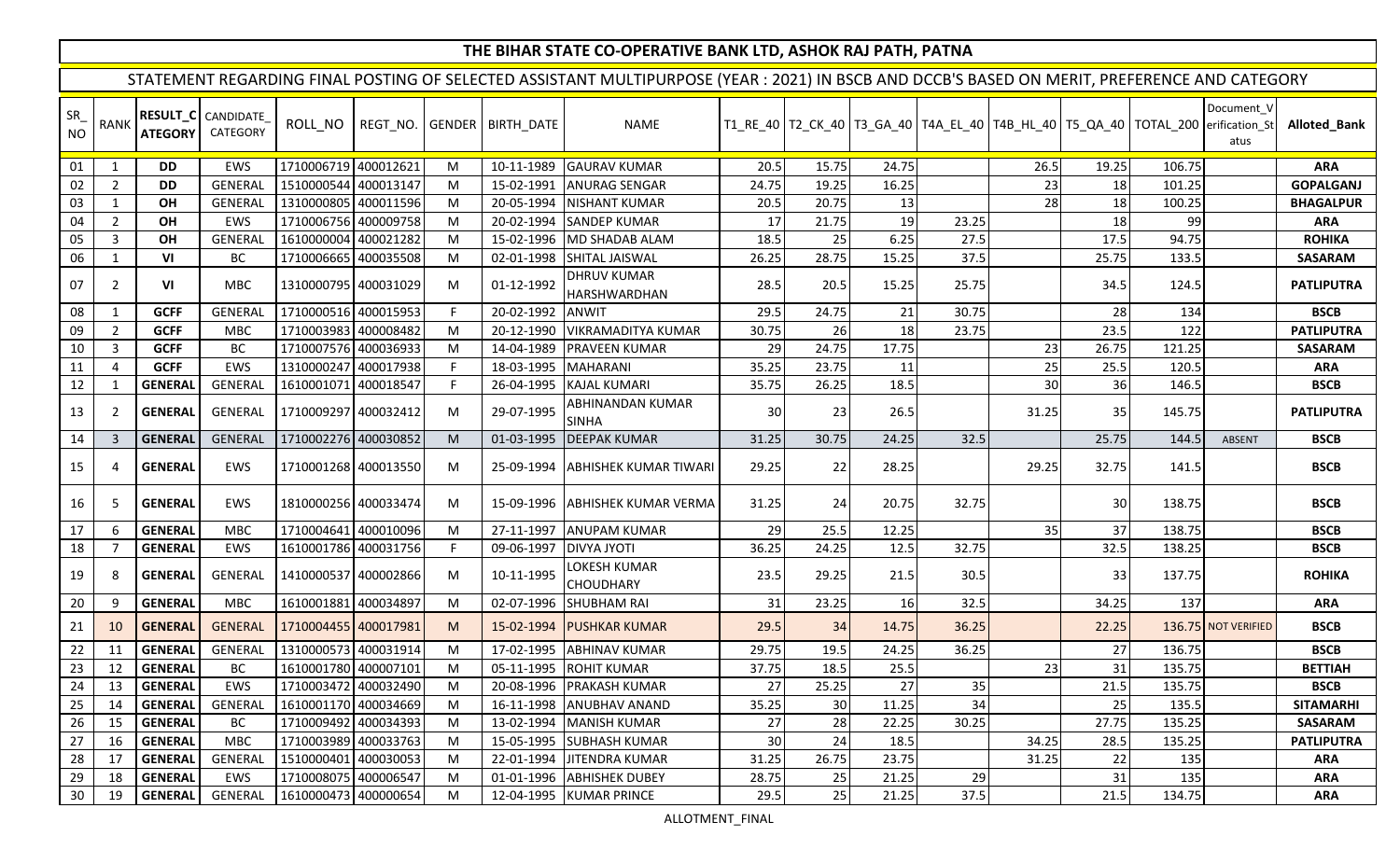| SR<br><b>NO</b> | <b>RANK</b> | RESULT_C<br><b>ATEGORY</b> | CANDIDATE<br>CATEGORY | ROLL_NO              | REGT_NO.  |              | GENDER BIRTH DATE | NAME                             |       |       |       |       |       |                 | T1_RE_40   T2_CK_40   T3_GA_40   T4A_EL_40   T4B_HL_40   T5_QA_40   TOTAL_200   erification_St | Document_V<br>atus | Alloted_Bank      |
|-----------------|-------------|----------------------------|-----------------------|----------------------|-----------|--------------|-------------------|----------------------------------|-------|-------|-------|-------|-------|-----------------|------------------------------------------------------------------------------------------------|--------------------|-------------------|
| 31              | 20          | <b>GENERAL</b>             | <b>MBC</b>            | 1710002949 400020140 |           | M            | 05-06-1994        | <b>SHASHI KANT</b>               | 26.5  | 24.5  | 29    |       | 27.5  | 26.75           | 134.25                                                                                         |                    | <b>PATLIPUTRA</b> |
| 32              | 21          | <b>GENERAL</b>             | <b>GENERAI</b>        | 1410000486 400036267 |           | M            | 05-04-1996        | <b>KULDEEP MISHRA</b>            | 36.25 | 17.5  | 20    |       | 27.5  | 33              | 134.25                                                                                         |                    | <b>ROHIKA</b>     |
| 33              | 22          | <b>GENERAL</b>             | <b>EWS</b>            | 1710005857 400031596 |           | M            | 06-11-1995        | <b>ABHISHEK RAUSHAN</b>          | 26    | 22.75 | 21.5  | 35.5  |       | 27.75           | 133.5                                                                                          |                    | <b>BHAGALPUR</b>  |
| 34              | 23          | <b>GENERAL</b>             | GENERAL               | 1710008515 400029703 |           | M            | 21-09-1996        | <b>BIDHAN KUMAR</b>              | 26    | 21.75 | 20    | 28.75 |       | 37 <sup>1</sup> | 133.5                                                                                          |                    | <b>PATLIPUTRA</b> |
| 35              | 24          | <b>GENERAL</b>             | <b>WBC</b>            | 1710007015           | 400021208 | F.           | 08-02-1999        | <b>ANJALI KUMARI</b>             | 31.75 | 15.75 | 27    |       | 26    | 33              | 133.5                                                                                          |                    | <b>ROHIKA</b>     |
| 36              | 25          | <b>GENERAL</b>             | <b>BC</b>             | 1710005843           | 400035022 | M            | 04-03-1998        | <b>AKASH PATEL</b>               | 29    | 30.75 | 13.25 | 33.75 |       | 26.5            | 133.25                                                                                         |                    | <b>ARA</b>        |
| 37              | 26          | <b>GENERAL</b>             | <b>EWS</b>            | 1710001659 400018042 |           | M            | 26-12-1994        | SUDHANSHU SHEKHAR                | 32.5  | 24.25 | 15.5  |       | 37.5  | 23.25           | 133                                                                                            |                    | <b>PATLIPUTRA</b> |
| 38              | 27          | <b>GENERAL</b>             | GENERAL               | 1110000905 400024729 |           | M            | 25-03-1997        | <b>SAMMI SHUKLA</b>              | 29.75 | 24.75 | 13    | 35    |       | 30.5            | 133                                                                                            |                    | <b>ARA</b>        |
| 39              | 28          | <b>GENERAL</b>             | <b>GENERAL</b>        | 1710007705           | 400001317 | M            | 11-07-1993        | ASHWINI KUMAR                    | 29.5  | 26.25 | 18    |       | 31.25 | 27.75           | 132.75                                                                                         |                    | <b>ARA</b>        |
| 40              | 29          | <b>GENERAL</b>             | GENERAL               | 1710002286 400000826 |           | M            | 17-04-1997        | <b>SURYAKANT</b>                 | 34.75 | 23.25 | 20.5  | 25.25 |       | 29              | 132.75                                                                                         |                    | <b>ARA</b>        |
| 41              | 30          | <b>GENERAL</b>             | <b>EWS</b>            | 1610001802           | 400025503 | M            | 22-12-1998        | SIDDHARTH RANJAN                 | 30    | 21.5  | 18.5  | 24    |       | 38.75           | 132.75                                                                                         |                    | <b>GOPALGANJ</b>  |
| 42              | 31          | <b>GENERAL</b>             | GENERAI               | 1410001126           | 400023067 | M            | 23-03-1992        | ANISH KUMAR JHA                  | 26.75 | 25.5  | 20.25 | 33.25 |       | 26.75           | 132.5                                                                                          |                    | <b>PATLIPUTRA</b> |
| 43              | 32          | <b>GENERAL</b>             | EWS                   | 1710008882           | 400023246 | $\mathsf{F}$ | 23-02-1995        | ISHIVANI PANDEY                  | 22.75 | 22    | 30.25 | 34    |       | 23.5            | 132.5                                                                                          |                    | <b>BSCB</b>       |
| 44              | 33          | <b>GENERAL</b>             | GENERAL               | 1710005513 400039806 |           | M            | 20-12-1992        | <b>SUBHRA PRATIM ROY</b>         | 25.75 | 21.25 | 30    | 30    |       | 25              | 132                                                                                            |                    | <b>ARA</b>        |
| 45              | 34          | <b>GENERAL</b>             | <b>GENERAL</b>        | 1710009468 400031886 |           | M            | 04-10-1993        | <b>GUNJAN KUMAR</b>              | 33.75 | 20.75 | 20.5  | 32.5  |       | 24.5            | 132                                                                                            |                    | <b>BETTIAH</b>    |
| 46              | 35          | <b>GENERAL</b>             | <b>MBC</b>            | 1310000960 400015831 |           | M            | 25-09-1992        | <b>CHANDAN KUMAR</b>             | 30    | 28.5  | 18.25 | 33    |       | 22              | 131.75                                                                                         |                    | <b>BHAGALPUR</b>  |
| 47              | 36          | <b>GENERAL</b>             | <b>MBC</b>            | 1310001025 400030478 |           | M            | 22-10-1995        | RAVI RANJAN CHAURASIA            | 23.5  | 22.75 | 17    | 37.5  |       | 30.75           | 131.5                                                                                          |                    | <b>BHAGALPUR</b>  |
| 48              | 37          | <b>GENERAL</b>             | BC                    | 1710000951 400000095 |           | M            | 01-07-1997        | <b>CHANDAN KUMAR</b>             | 31.75 | 23.75 | 21.75 | 30.5  |       | 23.75           | 131.5                                                                                          |                    | <b>BHAGALPUR</b>  |
| 49              | 38          | <b>GENERAL</b>             | <b>GENERAL</b>        | 1710000806 400038373 |           | F.           | 30-10-1998        | SOURASHRI SEN GUPTA              | 31.25 | 24.75 | 15    | 33.75 |       | 26.75           | 131.5                                                                                          |                    | <b>ARA</b>        |
| 50              | 39          | <b>GENERAL</b>             | GENERAL               | 1210000343 400031390 |           | F            | 09-02-1994        | <b>SHASHI KALA KUMARI</b>        | 29    | 28    | 19    |       | 31.5  | 23.75           | 131.25                                                                                         | <b>ABSEN1</b>      | <b>AURANGABAD</b> |
| 51              | 40          | <b>GENERAL</b>             | GENERAL               | 1710009731           | 400026656 | M            | 15-02-1997        | <b>KRISHNA KUMAR</b>             | 25.25 | 26.25 | 15.75 |       | 33    | 31              | 131.25                                                                                         |                    | <b>SITAMARHI</b>  |
| 52              | 41          | <b>GENERAL</b>             | GENERAL               | 1610001883 400003315 |           | M            | 19-08-1993        | <b>ABHISHEK PRATAP</b>           | 34.5  | 21.25 | 17.75 | 33.75 |       | 23.75           | 131                                                                                            |                    | <b>SITAMARHI</b>  |
| 53              | 42          | <b>GENERAL</b>             | <b>EWS</b>            | 1710004902 400022785 |           | M            | 25-04-1995        | SARDAR BHANU<br>KATYAYAN BHASKAR | 29.75 | 18.25 | 22.25 | 28.25 |       | 32.5            | 131                                                                                            |                    | <b>ARA</b>        |
| 54              | 43          | <b>GENERAL</b>             | <b>MBC</b>            | 1710000005 400011558 |           | M            | 03-09-1995        | <b>SONU KUMAR</b>                | 34.75 | 26.75 | 16.25 |       | 25    | 28.25           | 131                                                                                            | <b>ABSENT</b>      | <b>ARA</b>        |
| 55              | 44          | <b>GENERAL</b>             | <b>EWS</b>            | 1710009183           | 400009573 | M            | 21-09-1995        | <b>DHARMA PRAKASH</b>            | 28.5  | 22.5  | 14    |       | 32.5  | 33              | 130.5                                                                                          |                    | <b>ARA</b>        |
| 56              | 45          | <b>GENERAL</b>             | BC                    | 1710006912           | 400026926 | M            | 11-08-1997        | <b>SUMIT JAISWAL</b>             | 25.5  | 27.75 | 22.5  | 27    |       | 27.75           | 130.5                                                                                          |                    | <b>ARA</b>        |
| 57              | 46          | <b>GENERAL</b>             | <b>MBC</b>            | 1710005597           | 400038346 | $\mathsf{F}$ | 30-03-1998        | <b>ALMAS HUSSAIN</b>             | 36.75 | 15.75 | 20.75 |       | 26.25 | 31              | 130.5                                                                                          |                    | <b>NAWADA</b>     |
| 58              | 47          | <b>GENERAL</b>             | EWS                   | 1710006419 400029844 |           | $\mathsf{F}$ | 10-07-1996        | PUJA KUMARI SINHA                | 27    | 18.5  | 22.25 | 32.75 |       | 29.75           | 130.25                                                                                         |                    | <b>NAWADA</b>     |
| 59              | 48          | <b>GENERAL</b>             | EWS                   | 1710007295 400023238 |           | M            | 13-03-1995        | MRINAL KUMAR JHA                 | 25.5  | 25.25 | 20    |       | 33.75 | 25.5            | 130                                                                                            |                    | <b>BETTIAH</b>    |
| 60              | 49          | <b>GENERAL</b>             | BC                    | 1710002384           | 400036527 | M            | 10-05-1997        | <b>SAURAV KUMAR</b>              | 29.5  | 19.75 | 18.25 |       | 31.5  | 31              | 130                                                                                            |                    | <b>BHAGALPUR</b>  |
| 61              | 50          | <b>GENERAL</b>             | <b>GENERAI</b>        | 1310001063           | 400016834 | F.           | 02-06-1997        | <b>RAJNI RANJAN</b>              | 30    | 26    | 20.75 | 26.5  |       | 26.75           | 130                                                                                            |                    | <b>BHAGALPUR</b>  |
| 62              | 51          | <b>GENERAI</b>             | <b>GENERAL</b>        | 1710009994           | 400031227 | F            | 04-11-1999        | <b>ANJALI VATS</b>               | 33.75 | 21.75 | 24    | 32.75 |       | 17.75           | 130                                                                                            |                    | <b>SITAMARHI</b>  |
| 63              | 52          | <b>GENERAL</b>             | <b>GENERAL</b>        | 1610001308 400024809 |           | M            | 22-09-1993        | KANHAIYA KUMAR                   | 31    | 19.25 | 21.75 |       | 26.25 | 31.5            | 129.75                                                                                         |                    | <b>BHAGALPUR</b>  |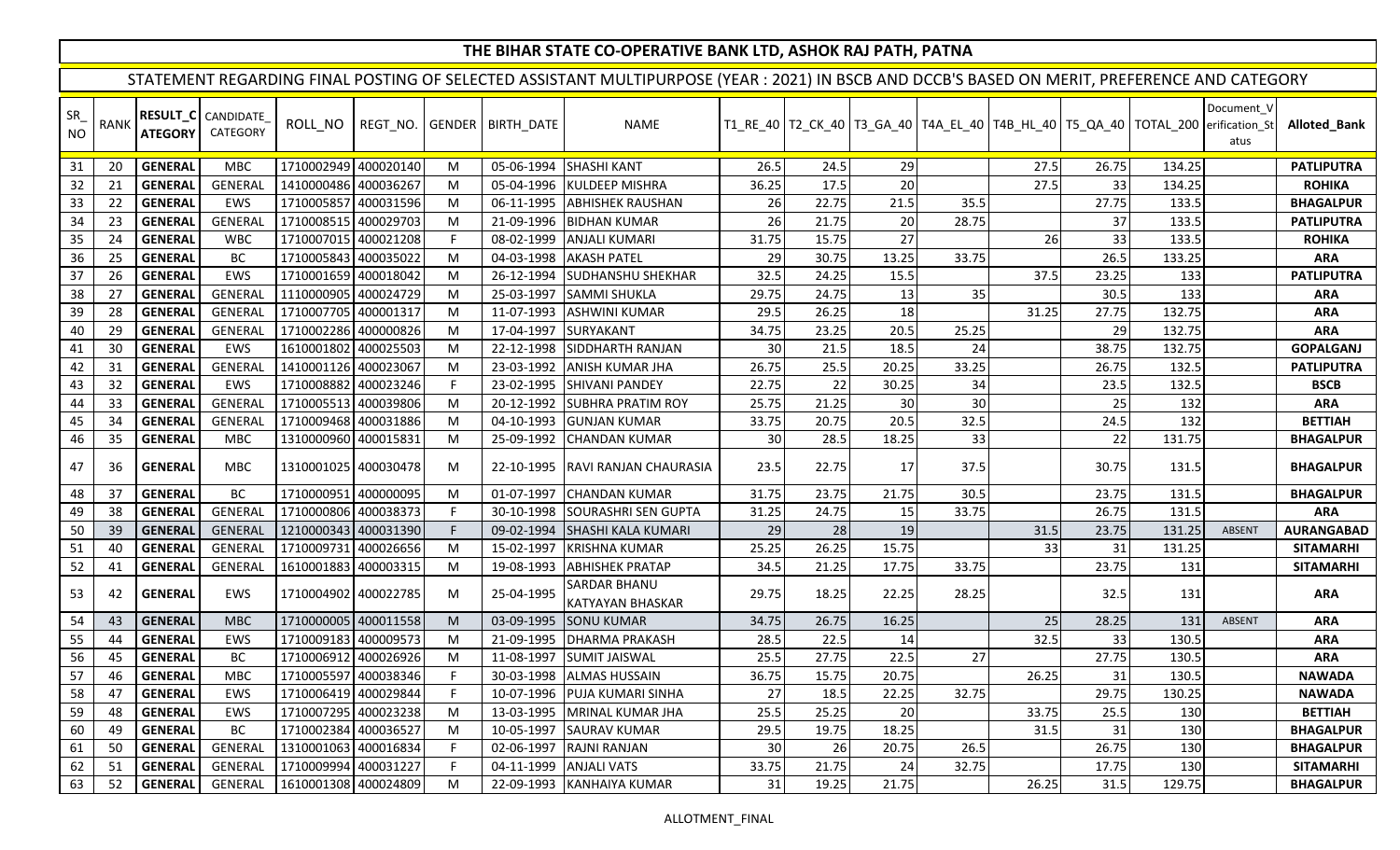| SR<br><b>NO</b> | <b>RANK</b> | <b>ATEGORY</b> | <b>RESULT_C</b> CANDIDATE<br>CATEGORY | ROLL_NO              | REGT_NO.  |              | GENDER BIRTH DATE | <b>NAME</b>                              |       |       |       |       |       |           | T1_RE_40   T2_CK_40   T3_GA_40   T4A_EL_40   T4B_HL_40   T5_QA_40   TOTAL_200  erification_St | Document V<br>atus | <b>Alloted Bank</b> |
|-----------------|-------------|----------------|---------------------------------------|----------------------|-----------|--------------|-------------------|------------------------------------------|-------|-------|-------|-------|-------|-----------|-----------------------------------------------------------------------------------------------|--------------------|---------------------|
| 64              | 53          | <b>GENERAL</b> | EWS                                   | 1710004446 400023463 |           | M            | 08-07-1995        | <b>RAJHANS</b>                           | 30    | 26    | 19.5  | 33.75 |       | 20.5      | 129.75                                                                                        |                    | <b>NAWADA</b>       |
| 65              | 54          | <b>GENERAL</b> | <b>GENERAL</b>                        | 1710000461 400025262 |           | M            | 01-07-1991        | GANGESHWAR<br>SRIVASTAVA                 | 30.25 | 20.5  | 25.75 |       | 25    | <b>28</b> | 129.5                                                                                         |                    | <b>SASARAM</b>      |
| 66              | 55          | <b>GENERAL</b> | BC                                    | 1710005248 400024052 |           | ${\sf M}$    | 02-08-1994        | <b>ANKIT KUMAR</b>                       | 25.75 | 27.5  | 19    |       | 30    | 27.25     | 129.5                                                                                         |                    | <b>NAWADA</b>       |
| 67              | 56          | <b>GENERAL</b> | BC                                    | 1710008846 400029551 |           | M            | 01-01-1996        | <b>VINAY KUMAR</b>                       | 27.75 | 18.5  | 24.5  |       | 32.5  | 26.25     | 129.5                                                                                         |                    | <b>SASARAM</b>      |
| 68              | 57          | <b>GENERAL</b> | <b>EWS</b>                            | 1110000730 400007167 |           | F.           | 22-03-1997        | <b>DEEKSHA KUMARI</b>                    | 28.5  | 23.5  | 23.5  | 26.5  |       | 27.5      | 129.5                                                                                         |                    | <b>ARA</b>          |
| 69              | 58          | <b>GENERAL</b> | <b>GENERAL</b>                        | 1410000990 400033371 |           | E            | 15-02-1996        | <b>SHILPI KUMARI</b>                     | 24    | 17.75 | 26.75 | 31.5  |       | 29.25     | 129.25                                                                                        |                    | <b>PATLIPUTRA</b>   |
| 70              | 59          | <b>GENERAL</b> | <b>GENERAL</b>                        | 1710007456 400020202 |           | M            | 10-04-1997        | <b>HIM PRAKASH KANTH</b>                 | 32.5  | 22.25 | 23    | 29.5  |       | 22        | 129.25                                                                                        |                    | <b>AURANGABAD</b>   |
| 71              | 60          | <b>GENERAL</b> | <b>BC</b>                             | 1710002255           | 400023626 | F            | 20-07-1997        | <b>KHUSHBU KUMARI</b>                    | 32.5  | 16.5  | 26.75 | 26.75 |       | 26.75     | 129.25                                                                                        |                    | <b>ARA</b>          |
| 72              | 61          | <b>GENERAL</b> | <b>GENERA</b>                         | 1910000029           | 400034714 | M            | 12-08-1993        | <b>KUNAL</b>                             | 34.25 | 18.75 | 21.5  | 27.75 |       | 26.75     | 129                                                                                           |                    | <b>PURNEA</b>       |
| 73              | 62          | <b>GENERAL</b> | <b>GENERAL</b>                        | 1710007826 400018060 |           | F            | 17-07-1995        | <b>RASHMI KIRAN</b>                      | 33.25 | 20    | 16.25 | 33.75 |       | 25.75     | 129                                                                                           |                    | <b>ARA</b>          |
| 74              | 63          | <b>GENERAL</b> | EWS                                   | 1210000571 400029794 |           | F            | 15-06-1996        | <b>KIRTI SINHA</b>                       | 26.25 | 20.25 | 27    | 32.5  |       | 22.75     | 128.75                                                                                        |                    | <b>SASARAM</b>      |
| 75              | 64          | <b>GENERAL</b> | <b>GENERAI</b>                        | 1710008756 400030291 |           | $\mathsf{F}$ | 15-11-1998        | <b>ANISHA KUMARI</b>                     | 33    | 23    | 13.75 |       | 23    | 36        | 128.75                                                                                        |                    | <b>BETTIAH</b>      |
| 76              | 65          | <b>GENERAL</b> | <b>EWS</b>                            | 1110000909 400006284 |           | M            | 07-11-1991        | <b>SHEKHAR DUBEY</b>                     | 24    | 23.75 | 20.75 |       | 29    | 31        | 128.5                                                                                         |                    | <b>SASARAM</b>      |
| 77              | 66          | <b>GENERAL</b> | <b>EWS</b>                            | 1510000276 400017831 |           | M            | 10-08-1993        | <b>MANORANJAN KUMAR</b><br><b>SHUKLA</b> | 31.25 | 18.75 | 21.25 |       | 26.25 | 31        | 128.5                                                                                         |                    | <b>GOPALGANJ</b>    |
| 78              | 67          | <b>GENERAL</b> | <b>GENERA</b>                         | 1610000315 400007100 |           | M            | 12-06-1994        | <b>MOHIT KUMAR SINHA</b>                 | 28    | 24.5  | 21.25 |       | 26    | 28.75     | 128.5                                                                                         |                    | <b>GOPALGANJ</b>    |
| 79              | 68          | <b>GENERAL</b> | <b>EWS</b>                            | 1710001713 400036085 |           | M            | 03-05-1995        | <b>ANAND KUMAR JHA</b>                   | 24.25 | 25.5  | 27.25 | 30.75 |       | 20.75     | 128.5                                                                                         |                    | <b>SASARAM</b>      |
| 80              | 69          | <b>GENERAL</b> | EWS                                   | 1610001084 400025737 |           | M            | 21-06-1996        | <b>RISHAV RAJ</b>                        | 21.75 | 28.75 | 22.5  | 30.25 |       | 25.25     | 128.5                                                                                         |                    | <b>GOPALGANJ</b>    |
| 81              | 70          | <b>GENERAL</b> | <b>EWS</b>                            | 1610001544 400013314 |           | M            | 06-06-1997        | <b>AVINASH KUMAR</b>                     | 29    | 18.75 | 22.25 | 35.25 |       | 23.25     | 128.5                                                                                         |                    | <b>AURANGABAD</b>   |
| 82              | 71          | <b>GENERAL</b> | <b>GENERAI</b>                        | 1710000718 400026082 |           | F.           | 30-08-1993        | <b>SHRUTI SOMYA</b>                      | 30.25 | 20.75 | 24.5  |       | 28.5  | 24.25     | 128.25                                                                                        |                    | <b>PATLIPUTRA</b>   |
| 83              | 72          | <b>GENERAL</b> | <b>GENERAL</b>                        | 1710000165 400028238 |           | $\mathsf{F}$ | 24-06-1995        | <b>SWATI</b>                             | 31.25 | 23.75 | 14.25 | 30.5  |       | 28.5      | 128.25                                                                                        |                    | <b>ARA</b>          |
| 84              | 73          | <b>GENERAL</b> | EWS                                   | 1710006369 400026941 |           | M            | 03-03-1998        | <b>ANKIT KUMAR</b>                       | 23.75 | 19.75 | 23.5  | 35.25 |       | 26        | 128.25                                                                                        |                    | <b>AURANGABAD</b>   |
| 85              | 74          | <b>GENERAL</b> | <b>GENERAL</b>                        | 1810000681           | 400037960 | M            | 13-02-1994        | <b>SHASHANK ABHISHEK</b>                 | 36.25 | 26    | 12.75 | 31.5  |       | 21.25     | 127.75                                                                                        |                    | <b>NAWADA</b>       |
| 86              | 75          | <b>GENERAL</b> | <b>MBC</b>                            | 1710007934           | 400006490 | M            | 15-09-1996        | <b>RAHUL KUMAR</b>                       | 24    | 26.25 | 19.25 | 30    |       | 28.25     | 127.75                                                                                        |                    | <b>NAWADA</b>       |
| 87              | 76          | <b>GENERAL</b> | <b>GENERAL</b>                        | 1310000182 400035445 |           | F            | 24-11-1992        | <b>DIKSHA KUMARI</b>                     | 33.5  | 23    | 13    | 28.25 |       | 29        | 126.75                                                                                        |                    | <b>BHAGALPUR</b>    |
| 88              | 77          | <b>GENERAL</b> | EWS                                   | 1310000329 400001857 |           | F            | 25-04-1998        | <b>SHUBHRA BHARTI</b>                    | 28.5  | 18.75 | 22    | 31.5  |       | 26        | 126.75                                                                                        |                    | <b>BHAGALPUR</b>    |
| 89              | 78          | <b>GENERAL</b> | <b>GENERAI</b>                        | 1710004203 400029155 |           | $\mathsf{F}$ | 24-12-1998        | <b>RUBY SINGH</b>                        | 32    | 21.75 | 15    | 30    |       | 27.75     | 126.5                                                                                         |                    | <b>PATLIPUTRA</b>   |
| 90              | 79          | <b>GENERAL</b> | GENERAL                               | 1710004065 400034933 |           | F.           | 24-09-1994        | <b>BHAWNA SINGH</b>                      | 33.25 | 22.5  | 18    | 29    |       | 23.25     | 126                                                                                           |                    | <b>GOPALGANJ</b>    |
| 91              | 80          | <b>GENERAL</b> | EWS                                   | 1810000398 400003584 |           | E            | 13-12-1995        | SOUMYA                                   | 24.25 | 21.25 | 24.75 | 32.5  |       | 23        | $\overline{125.75}$                                                                           |                    | <b>PURNEA</b>       |
| 92              | 81          | <b>GENERAL</b> | <b>GENERAL</b>                        | 1410000627 400013007 |           | E            | 10-07-1999        | <b>KUMARI BHAWANA</b>                    | 27.25 | 16    | 21    |       | 35.25 | 26.25     | 125.75                                                                                        |                    | <b>BHAGALPUR</b>    |
| 93              | 82          | <b>GENERAL</b> | EWS                                   | 1710004249 400021808 |           | F            | 05-05-1995        | <b>PUJA KUMARI</b>                       | 30.5  | 21.5  | 22.5  |       | 28.25 | 22.75     | 125.5                                                                                         |                    | <b>ROHIKA</b>       |
| 94              | 83          | <b>GENERAL</b> | <b>GENERAL</b>                        | 1810000375 400011376 |           | F            | 06-09-1996        | <b>ANKITA ANAND</b>                      | 26.5  | 25    | 18.5  | 30.75 |       | 24.75     | 125.5                                                                                         |                    | <b>ARA</b>          |
| 95              | 84          | <b>GENERAL</b> | <b>GENERAL</b>                        | 1710004222 400023036 |           | F.           | 03-08-1996        | <b>KUMUD SINHA</b>                       | 31    | 23.25 | 14.75 | 33.75 |       | 22.5      | 125.25                                                                                        |                    | <b>ARA</b>          |
| 96              | 85          | <b>GENERAL</b> | <b>GENERAL</b>                        | 1710008847 400023527 |           | F.           | 14-11-1997        | <b>GURIYA</b>                            | 33    | 22.25 | 12.25 | 28.75 |       | 29        | 125.25                                                                                        |                    | <b>SASARAM</b>      |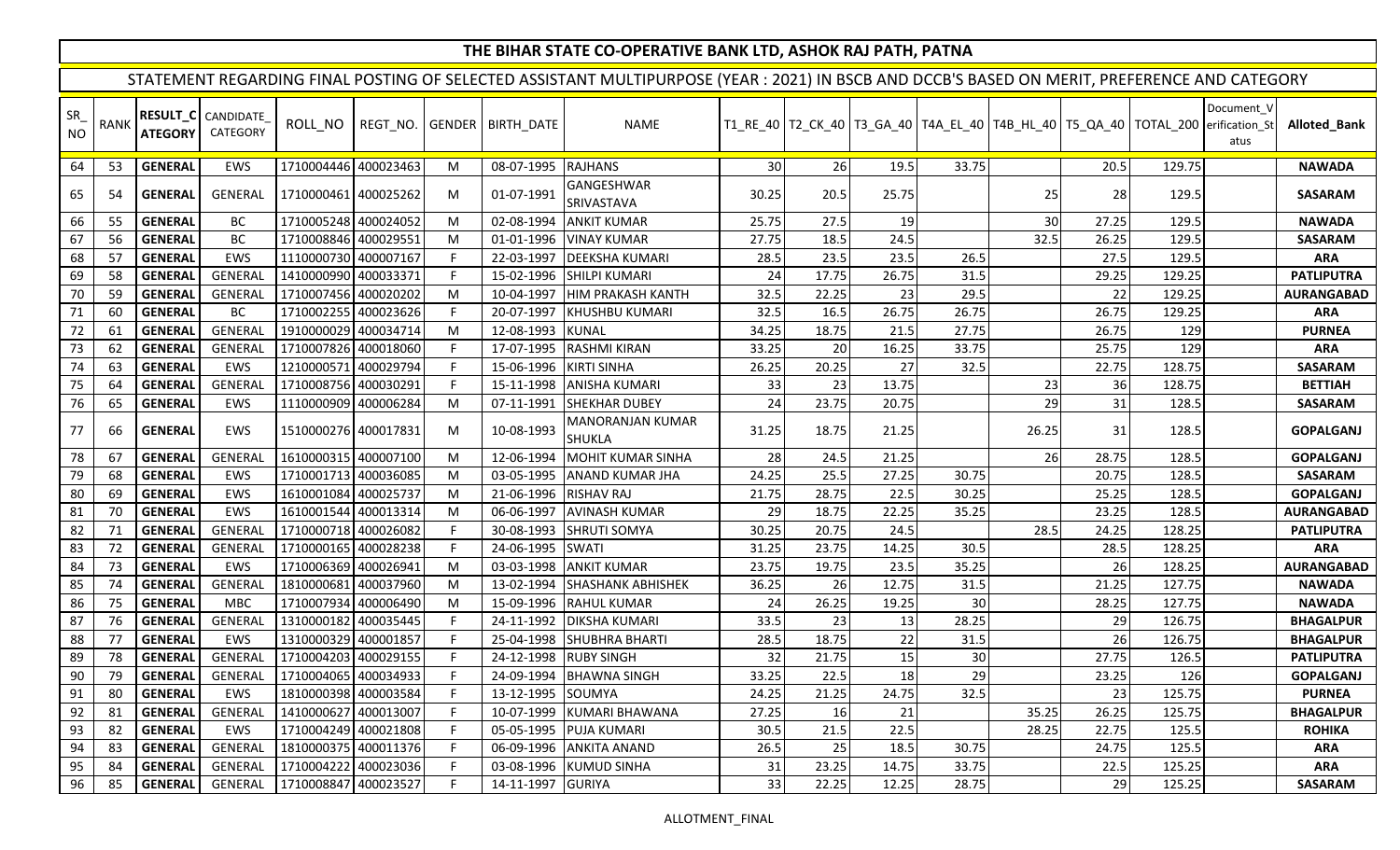| SR<br><b>NO</b> | <b>RANK</b>    | <b>RESULT_C</b><br><b>ATEGORY</b> | CANDIDATE<br>CATEGORY | ROLL_NO              |           |    | REGT_NO. GENDER   BIRTH_DATE | NAME                           |       |       |       |       |       |       | T1_RE_40   T2_CK_40   T3_GA_40   T4A_EL_40   T4B_HL_40   T5_QA_40   TOTAL_200   erification_St | Document_V<br>atus | <b>Alloted Bank</b> |
|-----------------|----------------|-----------------------------------|-----------------------|----------------------|-----------|----|------------------------------|--------------------------------|-------|-------|-------|-------|-------|-------|------------------------------------------------------------------------------------------------|--------------------|---------------------|
| 97              | 86             | <b>GENERAL</b>                    | EWS                   | 1710001380 400013254 |           | F. | 10-02-1999                   | RAKHI KUMARI                   | 27.5  | 17    | 22.5  | 29    |       | 29.25 | 125.25                                                                                         |                    | <b>GOPALGANJ</b>    |
| 98              | 87             | <b>GENERAL</b>                    | <b>GENERAI</b>        | 1710005776 400025714 |           | F. | 16-01-1997                   | SHANU                          | 32.75 | 15.25 | 20.25 | 27    |       | 29.75 | 125                                                                                            |                    | <b>GOPALGANJ</b>    |
| 99              | 88             | <b>GENERAL</b>                    | <b>GENERAL</b>        | 1710003312 400012044 |           | F. | 11-08-1997                   | <b>SHALVI BURNWAL</b>          | 30.75 | 17.5  | 19.75 | 28    |       | 29    | 125                                                                                            |                    | <b>SASARAM</b>      |
| 100             | 89             | <b>GENERAL</b>                    | <b>GENERAL</b>        | 1710005665 400018498 |           | F. | 08-08-1998                   | SRIVASTAVA SAUMYA              | 33.75 | 20    | 13    | 35.25 |       | 21.75 | 123.75                                                                                         |                    | <b>SASARAM</b>      |
| 101             | 1              | <b>SC</b>                         | SC                    | 1710003148 400020033 |           | M  | 05-03-1997                   | <b>IKARAN PASWAN</b>           | 30    | 23    | 18.5  | 29.5  |       | 26.75 | 127.75                                                                                         |                    | <b>NAWADA</b>       |
| 102             | $\overline{2}$ | <b>SC</b>                         | <b>SC</b>             | 1710000413 400022555 |           | M  | 12-06-1997                   | <b>UDAY PRAKASH</b>            | 27.25 | 28    | 11.5  | 33.75 |       | 22.75 | 123.25                                                                                         |                    | <b>PATLIPUTRA</b>   |
| 103             | $\mathbf{3}$   | <b>SC</b>                         | <b>SC</b>             | 1510000446 400037914 |           | M  |                              | 01-03-1989 SURENDRA KUMAR      | 27.25 | 23    | q     | 32.75 |       | 28    | 120                                                                                            |                    | <b>AURANGABAD</b>   |
| 104             | 4              | <b>SC</b>                         | SC-VI                 | 1710006667           | 400031218 | M  | 12-06-1996                   | <b>RADHE SHYAM KUMAR</b>       | 24.75 | 22    | 22.75 |       | 26.75 | 21.75 | 118                                                                                            |                    | <b>PATLIPUTRA</b>   |
| 105             | 5              | <b>SC</b>                         | <b>SC</b>             | 1710000501           | 400032233 | M  |                              | 23-08-1984 RUPESH KUMAR        | 21.75 | 25    | 13.75 | 30    |       | 21.75 | 112.25                                                                                         |                    | <b>SITAMARHI</b>    |
| 106             | 6              | <b>SC</b>                         | <b>SC</b>             | 1310001103 400028480 |           | M  | 22-12-1990                   | <b>ANURAG KASHYAP</b>          | 22    | 26.75 | 12    | 31.25 |       | 18.25 | 110.25                                                                                         |                    | <b>ARA</b>          |
| 107             | $\overline{7}$ | <b>SC</b>                         | SC                    | 1710008425 400024626 |           | M  |                              | 09-09-1988 RAVI KUMAR          | 21    | 18.5  | 23    |       | 23.5  | 22    | 108                                                                                            |                    | <b>GOPALGANJ</b>    |
| 108             | 8              | <b>SC</b>                         | <b>SC</b>             | 1710006016 400007772 |           | M  |                              | 05-11-1990 ADITYA ANAND        | 18.25 | 15.5  | 30.5  |       | 23    | 20.25 | 107.5                                                                                          |                    | <b>BHAGALPUR</b>    |
| 109             | 9              | <b>SC</b>                         | SC                    | 1710007196 400023149 |           | F. |                              | 03-04-1994 SHIPRA ARYA         | 20.75 | 21.25 | 9.25  | 30.5  |       | 22.75 | 104.5                                                                                          |                    | <b>PATLIPUTRA</b>   |
| 110             | 10             | <b>SC</b>                         | <b>SC</b>             | 1710005138 400012148 |           | M  |                              | 15-08-1992 AMAN SAGAR          | 21.5  | 13.75 | 27.5  |       | 25.25 | 16    | 104                                                                                            |                    | <b>ARA</b>          |
| 111             | 11             | <b>SC</b>                         | <b>SC</b>             | 1710000225 400037560 |           | M  |                              | 29-10-1994 NISHANT MOHAN       | 22.5  | 21    | 7.5   | 34    |       | 19    | 104                                                                                            |                    | <b>ARA</b>          |
| 112             | 12             | <b>SC</b>                         | <b>SC</b>             | 1710001238 400028875 |           | F. |                              | 01-01-2000 SHIVANI RASTOGI     | 18.75 | 17    | 15    | 28.75 |       | 24    | 103.5                                                                                          | <b>ABSENT</b>      | <b>SITAMARHI</b>    |
| 113             | 13             | <b>SC</b>                         | SC                    | 1610000790 400032781 |           | M  |                              | 22-07-1999 SAWAN KUMAR         | 17.25 | 25    | 12.5  | 24    |       | 24.5  | 103.25                                                                                         |                    | <b>ARA</b>          |
| 114             | 14             | <b>SC</b>                         | SC                    | 1710004472 400001574 |           | M  |                              | 16-07-1992 PAPPU DAS GOSAI     | 24.5  | 21.25 | 18    | 20.75 |       | 17.75 | 102.25                                                                                         |                    | <b>ARA</b>          |
| 115             | 15             | <b>SC</b>                         | SC                    | 1710007512 400005168 |           | M  | 16-07-1993 AKASH RAJ         |                                | 15.75 | 22.75 | 16.75 | 31.25 |       | 15.5  | 102                                                                                            |                    | <b>GOPALGANJ</b>    |
| 116             | 16             | <b>SC</b>                         | SC                    | 1710006343 400017389 |           | M  |                              | 05-01-1995 ABHISHEK RAJ        | 19.5  | 26.25 | 9.25  | 29.25 |       | 17.75 | 102                                                                                            |                    | <b>BHAGALPUR</b>    |
| 117             | 17             | <b>SC</b>                         | SC                    | 1710007430 400039653 |           | M  |                              | 27-09-1995 AMIT KUMAR          | 24.5  | 22.75 | 11.25 |       | 25    | 16.75 | 100.25                                                                                         |                    | <b>NAWADA</b>       |
| 118             | 18             | <b>SC</b>                         | <b>SC</b>             | 1710000851 400037832 |           | M  |                              | 12-12-1995 SATYA PRAKASH LAL   | 22.75 | 17.75 | 11.25 | 21.75 |       | 26    | 99.5                                                                                           |                    | <b>BHAGALPUR</b>    |
| 119             | 19             | <b>SC</b>                         | <b>SC</b>             | 1610000883 400023585 |           | M  | 21-03-1991                   | <b>RAVI BHUSHAN</b>            | 24.75 | 24.5  | 10    | 22.25 |       | 17    | 98.5                                                                                           |                    | <b>GOPALGANJ</b>    |
| 120             | 20             | <b>SC</b>                         | <b>SC</b>             | 1710004376 400021668 |           | M  |                              | 15-04-1994 RAVINDRA KUMAR      | 21.5  | 16.25 | 15.5  | 23.75 |       | 21.5  | 98.5                                                                                           |                    | <b>PURNEA</b>       |
| 121             | 21             | <b>SC</b>                         | <b>SC</b>             | 1710007229 400004755 |           | M  |                              | 26-11-1997 SONU KUMAR          | 25.75 | 20    | 11.75 |       | 21.5  | 19    | 98                                                                                             |                    | <b>BETTIAH</b>      |
| 122             | 22             | <b>SC</b>                         | SC                    | 1110000492 400030949 |           | M  |                              | 08-12-1992 ASHISH KUMAR BAITHA | 28.75 | 12    | 12.25 |       | 27.5  | 17    | 97.5                                                                                           |                    | <b>SASARAM</b>      |
| 123             | 23             | <b>SC</b>                         | <b>SC</b>             | 1710001970 400013532 |           | F. |                              | 10-12-1994 BULBUL RANI         | 16.75 | 16.25 | 10.5  |       | 28.5  | 22.5  | 94.5                                                                                           |                    | <b>NAWADA</b>       |
| 124             | 24             | <b>SC</b>                         | SC                    | 1710004848 400031027 |           | F. | 09-01-1995 NEHA RANI         |                                | 18.5  | 23.5  | 13.25 |       | 23.25 | 15.75 | 94.25                                                                                          |                    | <b>ARA</b>          |
| 125             | 25             | <b>SC</b>                         | <b>SC</b>             | 1710007192 400039924 |           | F. |                              | 26-05-1997 SHIKHA KUMARI       | 23    | 13.75 | 9.5   |       | 26    | 20.75 | 93                                                                                             |                    | <b>ARA</b>          |
| 126             | 26             | <b>SC</b>                         | <b>SC</b>             | 1710006911 400012203 |           | F. |                              | 28-05-1997 RIYA NANDKUMAR DAS  | 17.75 | 24.25 | 12    | 22.75 |       | 15.75 | 92.5                                                                                           |                    | <b>BHAGALPUR</b>    |
| 127             | 27             | <b>SC</b>                         | <b>SC</b>             | 1210000789 400007667 |           | F. |                              | 09-11-1995 SUSHMITA KUMARI     | 20.75 | 17.75 | 15.25 | 23    |       | 15.5  | 92.25                                                                                          |                    | <b>GOPALGANJ</b>    |
| 128             | 28             | <b>SC</b>                         | <b>SC</b>             | 1710004116 400015494 |           | F. |                              | 15-12-1993 MANISHA KUMARI      | 18.5  | 19.75 | 9     |       | 20    | 24.5  | 91.75                                                                                          |                    | <b>ARA</b>          |
| 129             | 29             | <b>SC</b>                         | <b>SC</b>             | 1410000464 400027923 |           | F. |                              | 09-12-1995 ANJALI PRAKASH      | 20    | 15.75 | 12.5  | 22.75 |       | 18    | 89                                                                                             |                    | <b>PURNEA</b>       |
| 130             | 30             | <b>SC</b>                         | <b>SC</b>             | 1610000715 400025884 |           | F. | 25-07-1994                   | KUMARI DEEPSHIKHA              | 22.25 | 13.5  | 13.25 |       | 23.25 | 16.25 | 88.5                                                                                           |                    | <b>BETTIAH</b>      |
| 131             | 31             | <b>SC</b>                         | <b>SC</b>             | 1710007041 400029612 |           | F. | 23-09-1994 PRIYANKA          |                                | 26.5  | 14.75 | 8.25  |       | 20.5  | 17.75 | 87.75                                                                                          |                    | <b>SASARAM</b>      |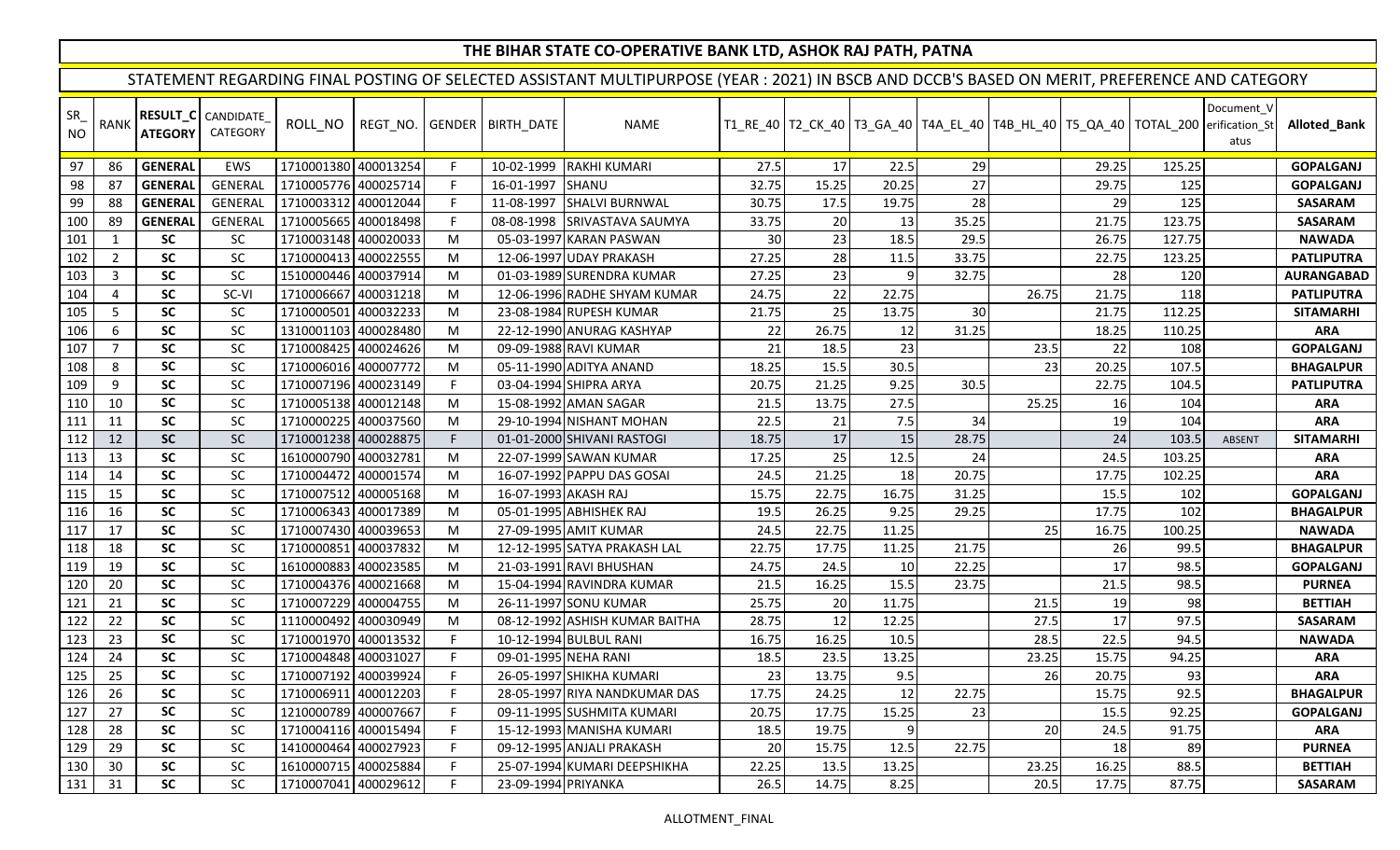| SR<br><b>NO</b> | <b>RANK</b>    | <b>RESULT_C</b><br><b>ATEGORY</b> | CANDIDATE<br>CATEGORY | ROLL_NO              | REGT_NO.  |    | GENDER   BIRTH DATE   | <b>NAME</b>                    |       |       |       |       |                 |       | T1_RE_40   T2_CK_40   T3_GA_40   T4A_EL_40   T4B_HL_40   T5_QA_40   TOTAL_200   erification_St | Document V<br>atus | Alloted_Bank      |
|-----------------|----------------|-----------------------------------|-----------------------|----------------------|-----------|----|-----------------------|--------------------------------|-------|-------|-------|-------|-----------------|-------|------------------------------------------------------------------------------------------------|--------------------|-------------------|
| 132             | -1             | <b>ST</b>                         | <b>ST</b>             | 1710000630 400001654 |           | M  |                       | 13-05-1998 RAJAN SHARMA        | 21.75 | 20.25 | 15.5  | 24.75 |                 | 20    | 102.25                                                                                         |                    | <b>ARA</b>        |
| 133             | $\overline{2}$ | <b>ST</b>                         | <b>ST</b>             | 1710003501           | 400004298 | E  | 05-10-1997 ANU TIRKI  |                                | 17.75 | 13.75 | 12.25 | 24.5  |                 | 17    | 85.25                                                                                          |                    | <b>SASARAM</b>    |
| 134             | $\mathbf{1}$   | <b>MBC</b>                        | <b>MBC</b>            | 1710000950           | 400036792 | F. |                       | 25-02-1994 CHANDANI KUMARI     | 32    | 29.25 | 21.25 |       | 20.75           | 26.75 | 130                                                                                            |                    | <b>GOPALGANJ</b>  |
| 135             | $\overline{2}$ | <b>MBC</b>                        | <b>MBC</b>            | 17100005131400016618 |           | M  |                       | 10-02-1985 GANESH PRASAD RAWAT | 28    | 24    | 24    |       | 30 <sup>1</sup> | 21.75 | 127.75                                                                                         |                    | <b>BSCB</b>       |
| 136             | 3              | <b>MBC</b>                        | <b>MBC</b>            | 1710006189           | 400037280 | M  |                       | 03-01-1993 CHITRANJAN KUMAR    | 27.75 | 25    | 24    | 26.5  |                 | 24    | 127.25                                                                                         |                    | <b>BSCB</b>       |
| 137             | 4              | <b>MBC</b>                        | <b>MBC</b>            | 1710003677           | 400007525 | M  |                       | 25-12-1991 RAMESH KUMAR        | 33.75 | 27.25 | 16.75 | 28.75 |                 | 19.5  | 126                                                                                            |                    | <b>NAWADA</b>     |
| 138             | 5              | <b>MBC</b>                        | <b>MBC</b>            | 1710000087           | 400015974 | M  |                       | 31-03-1996 SANDEEP KUMAR       | 21.75 | 29.25 | 22.25 | 31.25 |                 | 21.5  | 126                                                                                            |                    | <b>GOPALGANJ</b>  |
| 139             | 6              | <b>MBC</b>                        | <b>MBC</b>            | 1710009726           | 400018297 | M  |                       | 10-09-1992 ABHISHEK KUMAR      | 26.75 | 22.75 | 18.25 |       | 29.5            | 28    | 125.25                                                                                         |                    | <b>PATLIPUTRA</b> |
| 140             | $\overline{7}$ | <b>MBC</b>                        | <b>MBC</b>            | 1710003724           | 400019261 | M  |                       | 25-01-1998 RAJENDRA KUMAR      | 35.75 | 18.75 | 18.5  |       | 19.5            | 32.75 | 125.25                                                                                         |                    | <b>SITAMARHI</b>  |
| 141             | 8              | <b>MBC</b>                        | <b>MBC</b>            | 1810000661           | 400019618 | M  |                       | 30-08-1996 SAURAV KUMAR        | 25.75 | 26.75 | 24.5  | 26.5  |                 | 21.5  | 125                                                                                            |                    | <b>BHAGALPUR</b>  |
| 142             | 9              | <b>MBC</b>                        | <b>MBC</b>            | 1710004275           | 400012091 | M  |                       | 15-01-1995 BASUDEO KUMAR       | 27    | 23.75 | 21.25 | 27.75 |                 | 25    | 124.75                                                                                         |                    | <b>BHAGALPUR</b>  |
| 143             | 10             | <b>MBC</b>                        | <b>MBC</b>            | 1710005650           | 400032245 | M  |                       | 25-06-1996 RAHUL KUMAR         | 35.75 | 18.25 | 15    | 23.5  |                 | 31.75 | 124.25                                                                                         |                    | <b>ARA</b>        |
| 144             | 11             | <b>MBC</b>                        | <b>MBC</b>            | 1710004763           | 400018374 | M  |                       | 15-06-1993 ACHIKET RANJAN      | 25    | 26.75 | 19.5  | 26.5  |                 | 25.5  | 123.25                                                                                         |                    | <b>ARA</b>        |
| 145             | 12             | <b>MBC</b>                        | <b>MBC</b>            | 1710004308           | 400032274 | M  |                       | 15-04-1989 SANJAY KUMAR        | 28.75 | 18.75 | 22.75 |       | 24.25           | 26.5  | 121                                                                                            |                    | <b>ARA</b>        |
| 146             | 13             | <b>MBC</b>                        | <b>MBC</b>            | 1710007560           | 400008473 | F  |                       | 14-08-1994 KUMARI RUBY         | 30.75 | 15.25 | 17.5  | 27.25 |                 | 29.75 | 120.5                                                                                          |                    | <b>PATLIPUTRA</b> |
| 147             | 14             | <b>MBC</b>                        | <b>MBC</b>            | 1510000136           | 400030365 | F  |                       | 05-10-1994 SNEHA KUMARI        | 26.75 | 24.25 | 19.25 |       | 19.25           | 31    | 120.5                                                                                          |                    | <b>NAWADA</b>     |
| 148             | 15             | <b>MBC</b>                        | <b>MBC</b>            | 1510000609           | 400027368 | F. | 08-03-1995 PRIYA RANI |                                | 30.5  | 14.25 | 26.75 | 26.75 |                 | 21.75 | 120                                                                                            |                    | <b>ARA</b>        |
| 149             | 16             | <b>MBC</b>                        | <b>MBC</b>            | 1710008332           | 400015328 | M  |                       | 06-09-1992 RUCHIR KUMAR        | 32.5  | 14.5  | 16.75 | 35    |                 | 20.75 | 119.5                                                                                          |                    | <b>ARA</b>        |
| 150             | 17             | <b>MBC</b>                        | <b>MBC</b>            | 1610000252           | 400000054 | M  |                       | 31-12-1992 RAVI PRAKASH        | 28    | 18.5  | 16.75 |       | 31.25           | 25    | 119.5                                                                                          |                    | <b>BHAGALPUR</b>  |
| 151             | 18             | <b>MBC</b>                        | MBC-FF                | 1510001502           | 400004823 | M  |                       | 30-07-1993 NIPURN MONAL        | 27.75 | 22.25 | 17.75 | 24.75 |                 | 27    | 119.5                                                                                          |                    | <b>AURANGABAD</b> |
| 152             | 19             | <b>MBC</b>                        | <b>MBC</b>            | 1510000826           | 400029190 | M  |                       | 14-01-1994 RISHAV KUMAR        | 24.5  | 26    | 21.5  | 26.75 |                 | 20.75 | 119.5                                                                                          |                    | <b>SASARAM</b>    |
| 153             | 20             | <b>MBC</b>                        | <b>MBC</b>            | 1310001069           | 400022818 | M  |                       | 24-05-1994 PIYUSH NANDAN       | 24.75 | 22    | 14    | 31.75 |                 | 27    | 119.5                                                                                          | <b>ABSENT</b>      | <b>ROHIKA</b>     |
| 154             | 21             | <b>MBC</b>                        | <b>MBC</b>            | 1310000300           | 400024351 | F  |                       | 02-02-1999 NISHU KUMARI        | 25.25 | 22    | 19    |       | 30.5            | 22.75 | 119.5                                                                                          |                    | <b>BSCB</b>       |
| 155             | 22             | <b>MBC</b>                        | <b>MBC</b>            | 1710003316           | 400023951 | M  |                       | 23-02-1994 SAGAR KUMAR         | 24.75 | 28.75 | 17    | 26.25 |                 | 22.5  | 119.25                                                                                         |                    | <b>SASARAM</b>    |
| 156             | 23             | <b>MBC</b>                        | <b>MBC</b>            | 1710008519           | 400022372 | M  |                       | 21-03-1996 ROHIT KUMAR         | 18    | 25.75 | 26.5  |       | 27.75           | 21    | 119                                                                                            |                    | <b>GOPALGANJ</b>  |
| 157             | 24             | <b>MBC</b>                        | MBC                   | 1410000204           | 400035426 | M  |                       | 10-12-1996 RAJEEV THAKUR       | 22.75 | 24.5  | 17.75 | 34.5  |                 | 19.5  | 119                                                                                            |                    | <b>SASARAM</b>    |
| 158             | 25             | <b>MBC</b>                        | <b>MBC</b>            | 1710002024           | 400026914 | E  |                       | 01-03-1992 JYOTI KUMARI        | 24    | 16.5  | 24.25 | 31.25 |                 | 22.25 | 118.25                                                                                         |                    | <b>PATLIPUTRA</b> |
| 159             | 26             | <b>MBC</b>                        | <b>MBC</b>            | 1710004016           | 400021450 | F. |                       | 01-12-1994 NAZNEEN JABEEN      | 28.5  | 17    | 15.75 | 33.5  |                 | 22    | 116.75                                                                                         |                    | <b>ARA</b>        |
| 160             | 27             | <b>MBC</b>                        | <b>MBC</b>            | 1710005786           | 400016292 | F. |                       | 08-03-1994 REKHA KUMARI        | 38.75 | 16.5  | 12.25 | 21.25 |                 | 27.75 | 116.5                                                                                          |                    | <b>BHAGALPUR</b>  |
| 161             | 28             | <b>MBC</b>                        | <b>MBC</b>            | 1810000588           | 400009677 | F  |                       | 12-07-1995 ANKITA SHARMA       | 26.75 | 25.75 | 9.75  | 28    |                 | 25.75 | 116                                                                                            |                    | <b>BHAGALPUR</b>  |
| 162             | 29             | <b>MBC</b>                        | <b>MBC</b>            | 1710007054           | 400026045 | F  | 07-06-1999 SHILPI RAJ |                                | 20.5  | 18.75 | 21.75 | 30.5  |                 | 23.5  | 115                                                                                            |                    | <b>SITAMARHI</b>  |
| 163             | 30             | <b>MBC</b>                        | <b>MBC</b>            | 1610001270           | 400002352 | F  |                       | 05-08-1992 SHALU KUMARI        | 30.5  | 19.25 | 18.75 |       | 25.25           | 20.75 | 114.5                                                                                          |                    | <b>GOPALGANJ</b>  |
| 164             | 31             | <b>MBC</b>                        | <b>MBC</b>            | 1310000627           | 400018775 | F. | 20-04-1992 SWATI RAJ  |                                | 31    | 20    |       | 32.5  |                 | 23    | 113.5                                                                                          |                    | <b>SASARAM</b>    |
| 165             | $\mathbf{1}$   | BC                                | BC                    | 1710001213           | 400036497 | M  |                       | 26-06-1986 GAUTAM KUMAR        | 28.5  | 31.5  | 21.25 | 37.5  |                 | 29.25 | 148                                                                                            |                    | <b>BSCB</b>       |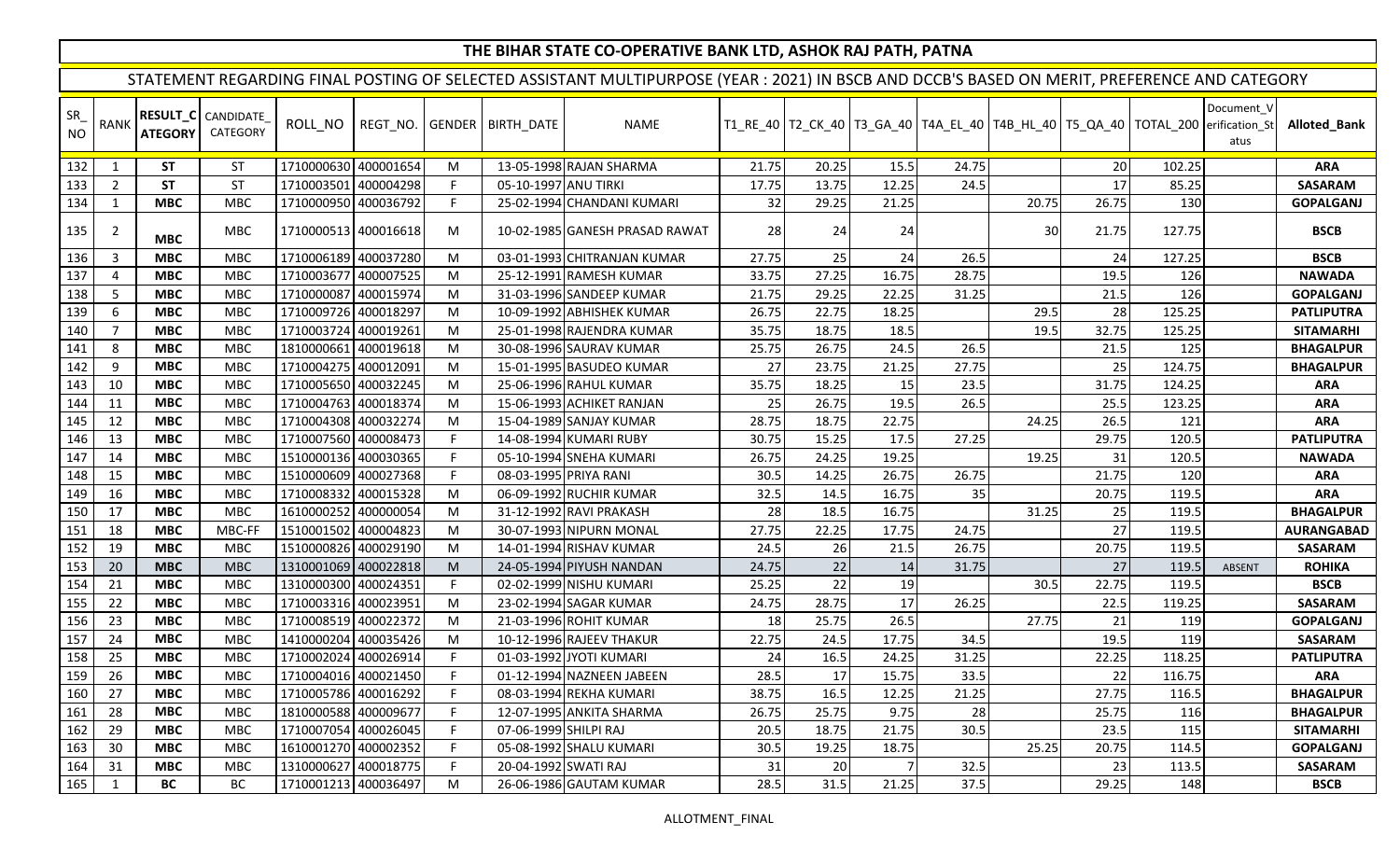| SR<br><b>NO</b> | RANK           | <b>RESULT_C</b><br><b>ATEGORY</b> | CANDIDATE<br><b>CATEGORY</b> | ROLL_NO              | REGT_NO.  |    | GENDER BIRTH DATE    | <b>NAME</b>                     |       |       |                |       |       |       | T1_RE_40   T2_CK_40   T3_GA_40   T4A_EL_40   T4B_HL_40   T5_QA_40   TOTAL_200   erification_St | Document_V<br>atus | <b>Alloted Bank</b> |
|-----------------|----------------|-----------------------------------|------------------------------|----------------------|-----------|----|----------------------|---------------------------------|-------|-------|----------------|-------|-------|-------|------------------------------------------------------------------------------------------------|--------------------|---------------------|
| 166             | $\overline{2}$ | <b>BC</b>                         | BC                           | 1810000600 400028006 |           | M  |                      | 05-11-1990 AVINASH KUMAR        | 21.75 | 26    | 21.75          |       | 34    | 23.5  | 127                                                                                            |                    | <b>BHAGALPUR</b>    |
| 167             | 3              | <b>BC</b>                         | BC                           | 1710005274           | 400033659 | M  |                      | 20-09-1995 ABHISHEK ANAND       | 25    | 29    | 20.25          | 28    |       | 23.75 | 126                                                                                            |                    | AURANGABAD          |
| 168             | $\overline{4}$ | <b>BC</b>                         | ВC                           | 1710009987           | 400023135 | M  |                      | 18-12-1992 VIKAS KUMAR          | 23.75 | 30.25 | 16.75          | 27    |       | 27.75 | 125.5                                                                                          |                    | <b>NAWADA</b>       |
| 169             | 5              | <b>BC</b>                         | ВC                           | 1710008252 400005117 |           | M  |                      | 03-06-1994 VISHAL KESHRI        | 35    | 15.5  | 14.5           |       | 26.75 | 33    | 124.75                                                                                         |                    | <b>BHAGALPUR</b>    |
| 170             | 6              | <b>BC</b>                         | ВC                           | 1710008899           | 400019832 | M  |                      | 04-01-1994 SUMIT KUMAR          | 29.75 | 25.75 | 12.5           | 31.25 |       | 25    | 124.25                                                                                         |                    | <b>GOPALGANJ</b>    |
| 171             | $\overline{7}$ | <b>BC</b>                         | BC                           | 1710001140           | 400014509 | M  |                      | 15-05-1996 KRISHNA KUMAR        | 31.25 | 22    | 15.5           |       | 23.5  | 32    | 124.25                                                                                         |                    | <b>ROHIKA</b>       |
| 172             | 8              | <b>BC</b>                         | ВC                           | 1710006949           | 400038007 | M  |                      | 26-01-1999 VIKASH KUMAR         | 24.5  | 16.5  | 22.75          |       | 24.25 | 36    | 124                                                                                            |                    | <b>ROHIKA</b>       |
| 173             | 9              | <b>BC</b>                         | BC                           | 1710000256           | 400015151 | F. |                      | 22-12-1993 KUMARI RASHMI        | 31.75 | 25.5  | 12.5           | 32.75 |       | 20.5  | 123                                                                                            |                    | <b>NAWADA</b>       |
| 174             | 10             | <b>BC</b>                         | BC                           | 1710004731           | 400029630 | F. |                      | 28-06-1995 NEHA KESHRI          | 27    | 27.25 | 11.25          | 27.5  |       | 30    | 123                                                                                            |                    | <b>BHAGALPUR</b>    |
| 175             | 11             | BC                                | BC                           | 1610000668           | 400027873 | F. |                      | 20-01-1998 SIMRAN SHIKHA        | 30.25 | 18.75 | 17.25          | 34    |       | 21.75 | 122                                                                                            |                    | <b>GOPALGANJ</b>    |
| 176             | 12             | BC                                | BC                           | 1710002351           | 400017970 | F. |                      | 17-02-1998 NITU KUMARI VERMA    | 35    | 17    | 11.25          | 24    |       | 33.5  | 120.75                                                                                         |                    | <b>ROHIKA</b>       |
| 177             | 13             | BC                                | BC                           | 1710008608           | 400002967 | F. |                      | 12-08-1997 POOJA SINGH          | 34    | 17.75 | 16.25          |       | 26.75 | 25    | 119.75                                                                                         |                    | <b>ROHIKA</b>       |
| 178             | 14             | <b>BC</b>                         | ВC                           | 1710005142           | 400036374 | F. |                      | 07-01-1999 SWEETY KUMARI        | 31.25 | 20.5  | 12             | 29.25 |       | 25.75 | 118.75                                                                                         |                    | <b>ROHIKA</b>       |
| 179             | $\mathbf{1}$   | <b>WBC</b>                        | <b>WBC</b>                   | 1710000949 400017325 |           | F. |                      | 21-04-1991 SHUBH LAKSHMI KUMARI | 35    | 19    | 18.75          |       | 24.5  | 25.75 | 123                                                                                            |                    | <b>BSCB</b>         |
| 180             | $\overline{2}$ | <b>WBC</b>                        | <b>WBC</b>                   | 1610001269 400015040 |           | E  |                      | 09-10-1998 PURNIMA KUMARI       | 31.75 | 17.75 | $\overline{7}$ |       | 30.25 | 34.75 | 121.5                                                                                          |                    | <b>SITAMARHI</b>    |
| 181             | $\mathbf{3}$   | <b>WBC</b>                        | <b>WBC</b>                   | 1310000194           | 400038264 | F  |                      | 18-03-1995 RAKHI JAISWAL        | 29.75 | 19.5  | 18.5           | 23.75 |       | 28.75 | 120.25                                                                                         |                    | <b>BSCB</b>         |
| 182             | $\overline{4}$ | <b>WBC</b>                        | <b>WBC</b>                   | 1310000749           | 400026476 | F. |                      | 07-05-1992 PUJA KUMARI          | 30    | 22.25 | 21             |       | 22.25 | 23.5  | 119                                                                                            |                    | <b>BHAGALPUR</b>    |
| 183             | 5              | <b>WBC</b>                        | <b>WBC</b>                   | 1810000184 400003976 |           | F. |                      | 06-06-1994 GUDDI KUMARI         | 32.5  | 17.5  | 19             | 20.75 |       | 29    | 118.75                                                                                         |                    | <b>PATLIPUTRA</b>   |
| 184             | 6              | <b>WBC</b>                        | <b>WBC</b>                   | 1710001169 400031054 |           | F. |                      | 12-01-1997 SUMAN KUMARI         | 31.75 | 15    | 14.5           | 24.75 |       | 32.75 | 118.75                                                                                         |                    | <b>ARA</b>          |
| 185             | $\mathbf{1}$   | <b>EWS</b>                        | EWS                          | 1710000248 400032026 |           | M  | 16-04-1997 RAJ ARYAN |                                 | 25    | 23.75 | 21.5           | 33.75 |       | 23.75 | 127.75                                                                                         |                    | <b>BSCB</b>         |
| 186             | $\overline{2}$ | <b>EWS</b>                        | EWS                          | 1610001773 400008722 |           | M  |                      | 15-08-1993 VINEET KUMAR         | 24    | 26.25 | 25             | 28.25 |       | 23.75 | 127.25                                                                                         |                    | <b>ARA</b>          |
| 187             | $\mathbf{3}$   | <b>EWS</b>                        | EWS                          | 1710009059           | 400005603 | M  |                      | 25-02-1995 ANKIT KUMAR          | 31.25 | 17    | 15.5           | 36.25 |       | 26.75 | 126.75                                                                                         |                    | <b>BHAGALPUR</b>    |
| 188             | $\overline{4}$ | <b>EWS</b>                        | <b>EWS</b>                   | 1710000114           | 400013982 | M  |                      | 08-02-1996 RAMAKANT MISHRA      | 28    | 23.5  | 27.75          |       | 22.75 | 24.75 | 126.75                                                                                         |                    | <b>GOPALGANJ</b>    |
| 189             | 5              | <b>EWS</b>                        | <b>EWS</b>                   | 1710008508           | 400011998 | M  |                      | 15-12-1992 SANDEEP KUMAR        | 24.5  | 25    | 20.75          |       | 26    | 30.25 | 126.5                                                                                          |                    | <b>PATLIPUTRA</b>   |
| 190             | 6              | <b>EWS</b>                        | <b>EWS</b>                   | 1610001970           | 400002073 | M  |                      | 09-04-1997 VIRAT MISHRA         | 27.5  | 20.75 | 19.25          |       | 32.75 | 26.25 | 126.5                                                                                          |                    | <b>ROHIKA</b>       |
| 191             | $\overline{7}$ | <b>EWS</b>                        | <b>EWS</b>                   | 1710004176           | 400025440 | M  |                      | 18-12-1991 AMIT KUMAR SINGH     | 29    | 21.25 | 23.5           |       | 27.5  | 25    | 126.25                                                                                         |                    | <b>SITAMARHI</b>    |
| 192             | 8              | <b>EWS</b>                        | <b>EWS</b>                   | 1410000125           | 400011836 | M  |                      | 20-03-1994 SONU KUMAR JHA       | 30.5  | 22.75 | 20             |       | 26.25 | 26.75 | 126.25                                                                                         |                    | <b>NAWADA</b>       |
| 193             | 9              | <b>EWS</b>                        | EWS                          | 1710000510           | 400030899 | M  |                      | 21-01-1995 GAUTAM ANAND         | 27    | 23.5  | 16.25          | 32.5  |       | 27    | 126.25                                                                                         |                    | <b>PURNEA</b>       |
| 194             | 10             | <b>EWS</b>                        | EWS                          | 1710003481           | 400002689 | M  |                      | 20-06-1999 RISHAV KUMAR         | 32.5  | 19.5  | 10.75          |       | 28.75 | 33.75 | 125.25                                                                                         | ABSENT             | <b>SASARAM</b>      |
| 195             | 11             | <b>EWS</b>                        | EWS                          | 1710005503           | 400012990 | F. |                      | 19-07-1997 AMITA PANDEY         | 21    | 20.25 | 27.25          | 32.5  |       | 21.75 | 122.75                                                                                         |                    | <b>ARA</b>          |
| 196             | 12             | <b>EWS</b>                        | EWS                          | 1710004218           | 400031367 | F. |                      | 28-02-1995 AMRITA KUMARI        | 30    | 17.5  | 24             | 30    |       | 20.25 | 121.75                                                                                         |                    | <b>BHAGALPUR</b>    |
| 197             | 13             | <b>EWS</b>                        | EWS                          | 1610002004           | 400034762 | F  |                      | 01-12-1996 POOJA KUMARI         | 36.75 | 18.25 | 18             |       | 22.5  | 25.75 | 121.25                                                                                         |                    | <b>BSCB</b>         |
| 198             | 14             | <b>EWS</b>                        | <b>EWS</b>                   | 1710001641           | 400021090 | F  |                      | 26-11-1995 ANJALI SHREYA        | 31    | 17.5  | 17.75          |       | 29.25 | 25    | 120.5                                                                                          |                    | <b>GOPALGANJ</b>    |
| 199             | 15             | <b>EWS</b>                        | <b>EWS</b>                   | 1710006080 400029193 |           | E  |                      | 11-02-1996 ANKITA KUMARI        | 37.5  | 16    | 19.5           |       | 22.5  | 25    | 120.5                                                                                          |                    | <b>PATLIPUTRA</b>   |